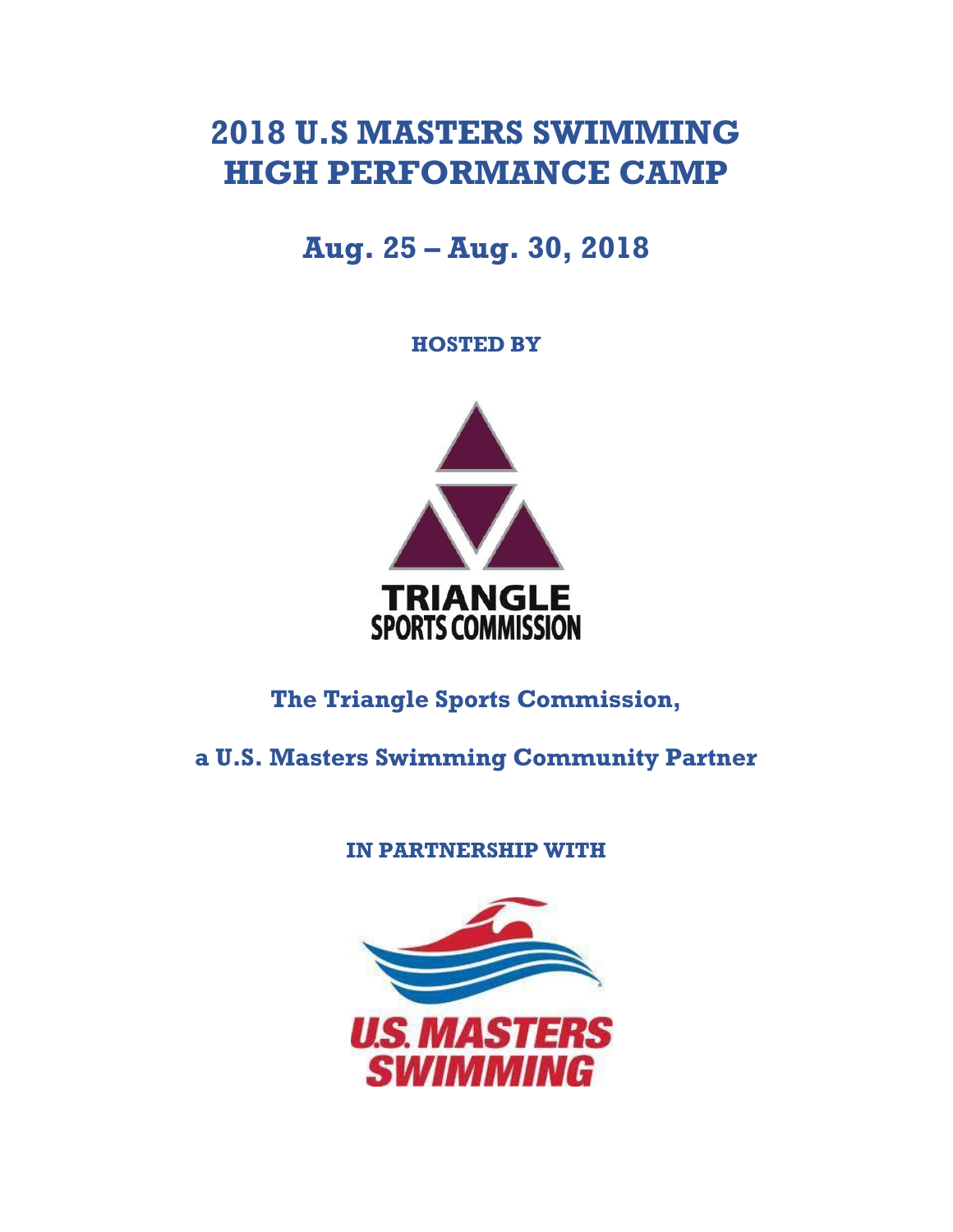### *GENERAL INFORMATION*

**Dates:** Sat., Aug. 25- Thurs., Aug. 30, 2018 **Location:** Greensboro Aquatic Center Greensboro, NC



Site of the 2012 USMS Spring Nationals and the 2016 USA Masters Games

**Housing:** Campers will be housed at the **Holiday Inn Greensboro Coliseum**, which is a 5 minute shuttle ride from the Greensboro Aquatic Center



**Sessions**: Campers will be exposed to various training and competition techniques by a highly experienced staff. High Performance Camp is designed specifically for Masters Swimmers who want to improve their swimming. Campers will also participate in both pool and dryland training sessions. Campers will hear from a variety of speakers such as coaches, sports psychologists, and nutritionists, all of whom are focused on the specific demands of masters swimming.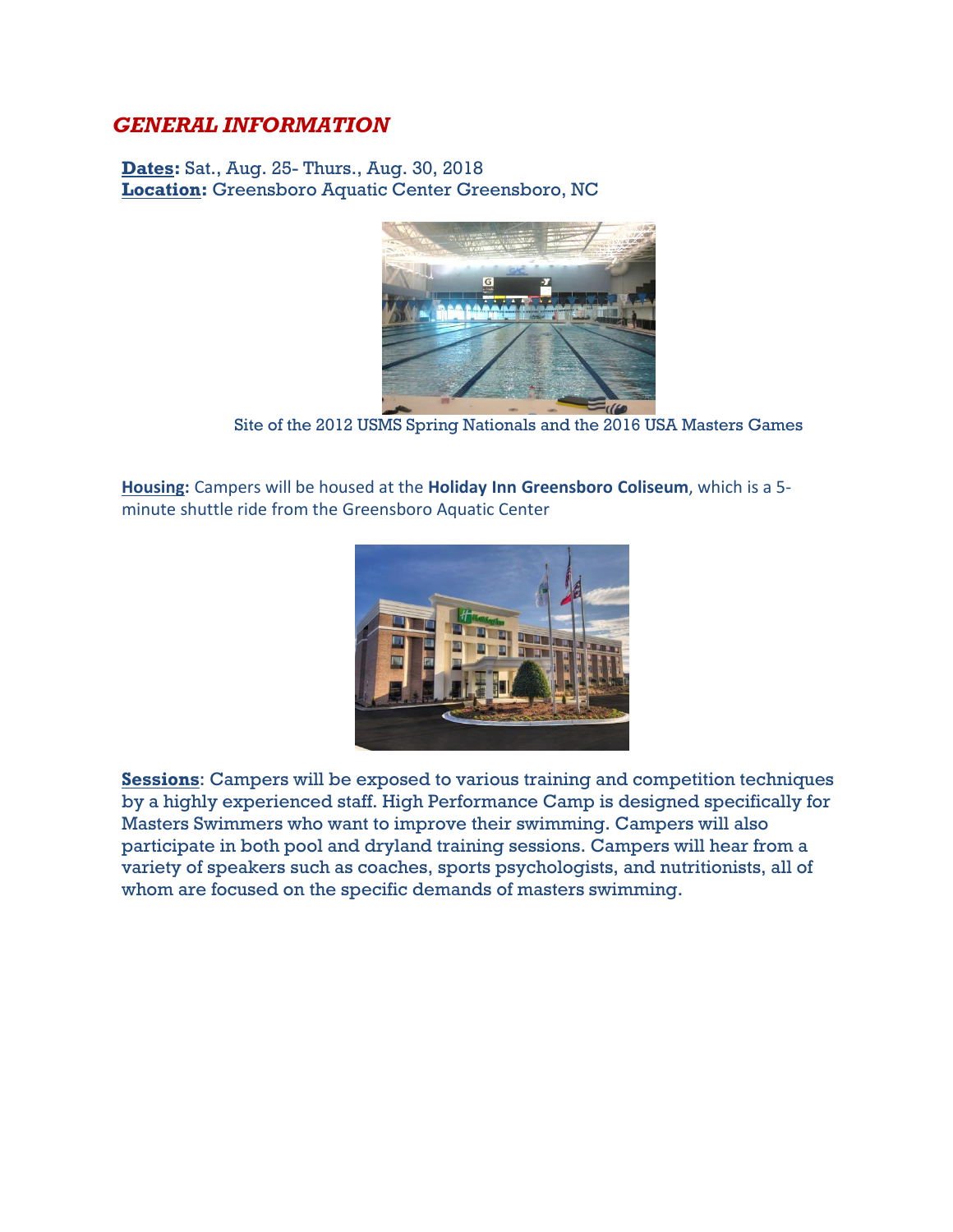#### *ABOUT THE CAMP*

This outstanding camp is offered to Masters swimmers through the combined efforts of United States Masters Swimming, the Triangle Sports Commission, and the Greensboro Aquatic Center. The camp is hosted by the Triangle Sports Commission, a U.S. Masters Swimming Community Partner, and is supported locally by the Greensboro Convention and Visitors Bureau.

The camp is limited to a small number of dedicated Masters swimmers who are committed to advancing their skills and performance. You'll be taught and analyzed by outstanding U.S. Masters Swimming coaches and professionals in the fields of sports psychology, physiology, biomechanics, nutrition, technique, resistance and flexibility training.

#### *WHAT YOU'LL DO*

The camp emphasis is on testing and education. Pool time is dedicated to technique improvement rather than conditioning. You'll be tested for your Heart Rate/ Lactate threshold and you'll be filmed above and below the water. Stroke analysis, flexibility and range of motion (ROM) assessment and instruction, sports psychology consultations, motivational and classroom presentations on topics such as biomechanics, physiology, sports psychology and training are all part of the program.

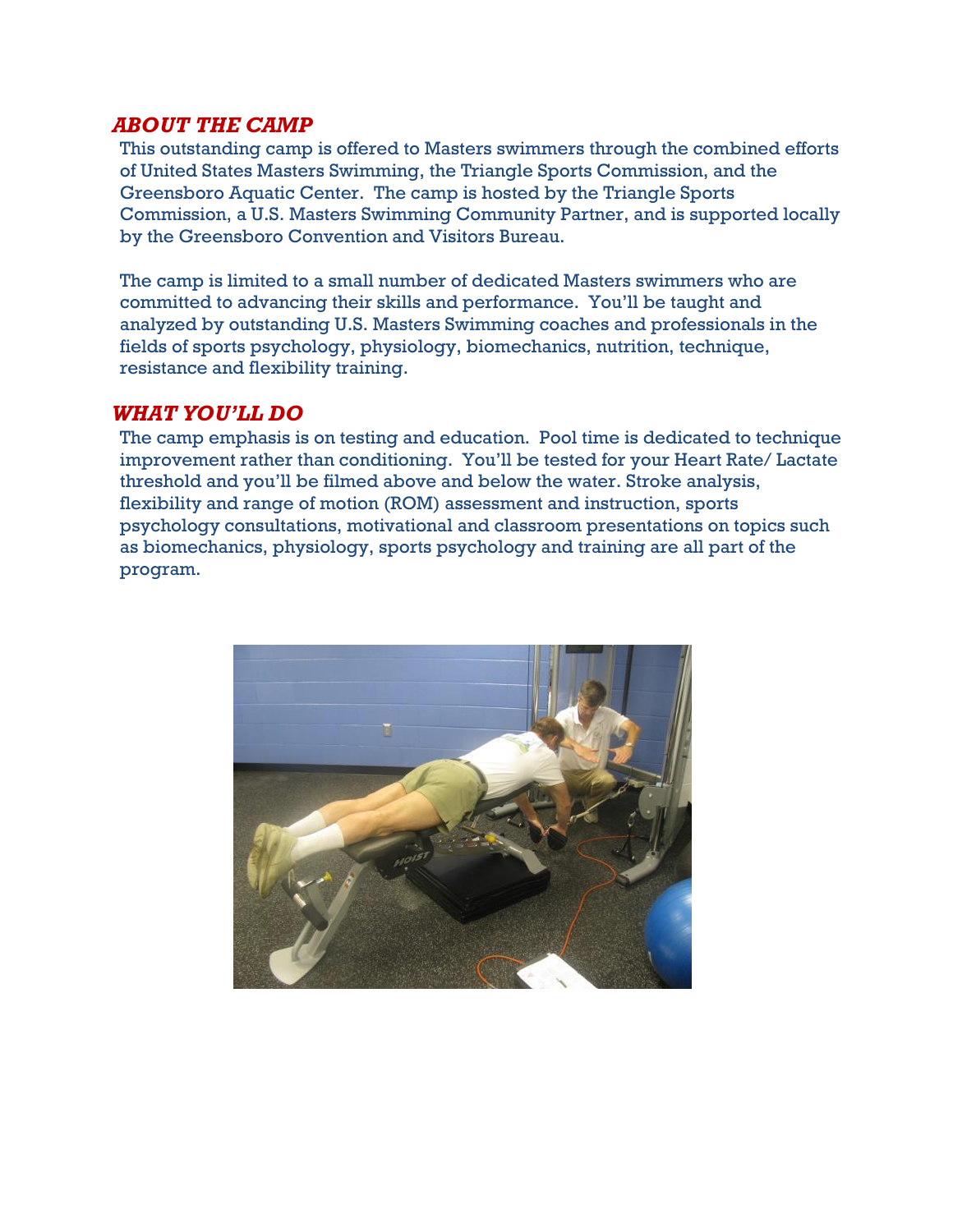#### *WHAT YOU'LL LEARN*

You will learn the most up-to-date Masters training and competitive theories and techniques and be able to correlate them to your personal swimming program and goals. Significant time will be devoted to providing individual results of, and feedback on, all testing. Computerized biomechanic analysis of your stroke, body physiology, videotape review, flexibility and range of motion assessment results and recommendations, lactate and nutrition assessment, and recommendations will be included. You will receive expert instruction and a critique of starts, turns, and drills. You'll take home a flash drive with handouts, videos, and presentations along with personalized training program recommendations.

This camp will be intense, but there will be plenty of opportunity for interaction and socialization with the other Masters athletes.



#### *ADDITIONAL INFORMATION…*

Any Masters swimmer is eligible to attend this camp. The fee for the camp is \$2200, and includes room (2 campers/room), board, all ground transportation including to and from the airport (airfare is not included), instructional materials, camp shirt, and other gifts.

Campers will arrive on Saturday by mid-day and depart on Thursday morning. The primary criteria for selection include: a balance of men and women, previous swimming achievements, swimming background, and workout/training schedule.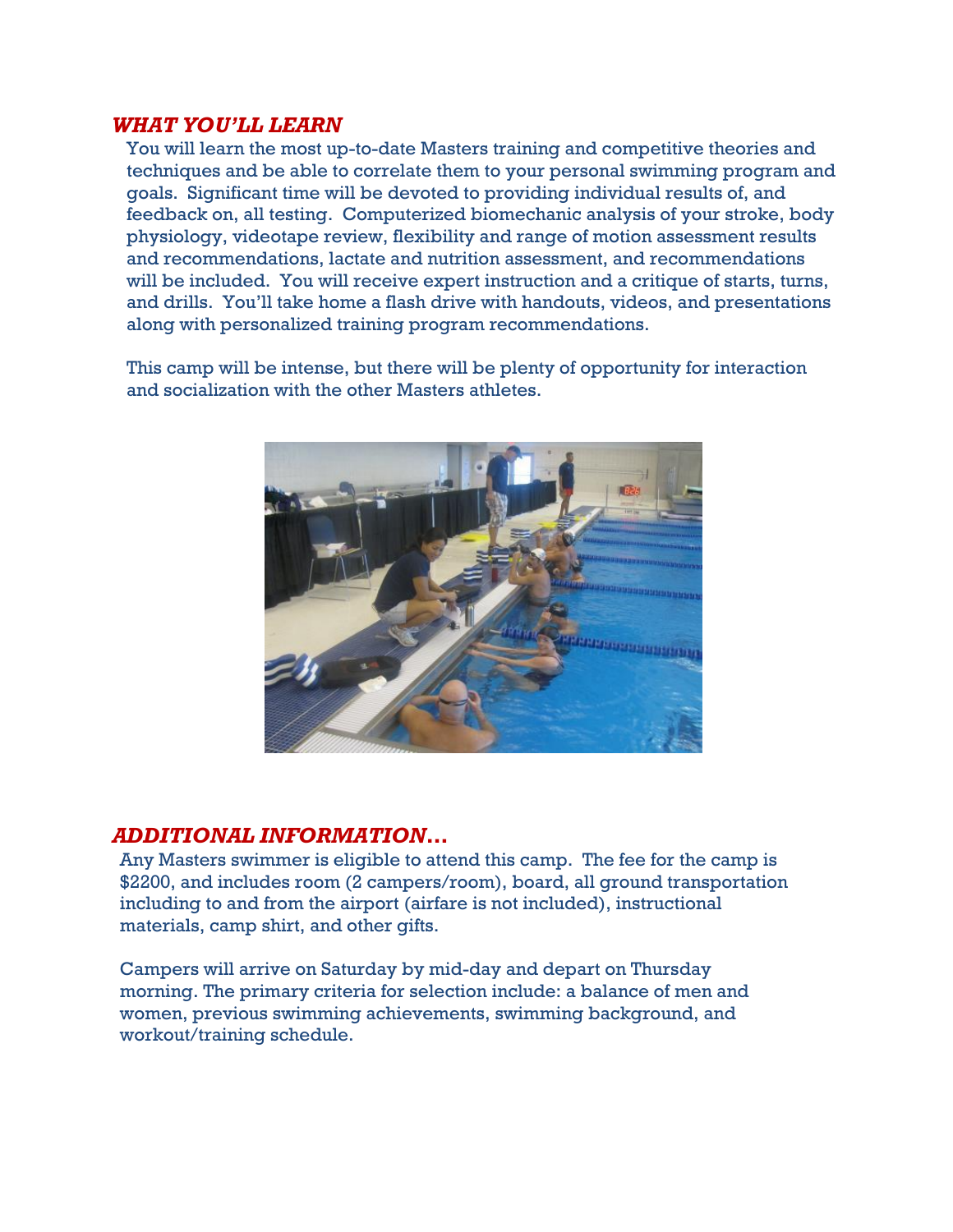## *APPLICATION FOR THE USMS HIGH PERFORMANCE CAMP*

**Early Admission:** Similar to college applications, you can apply for the upcoming HPC in the following year, during the fall of the preceding year. You will be informed of your acceptance in early December and to confirm your slot, you will need to pay half the camp fee prior to the end of the calendar year. There is an incentive of a \$200 discount off the standard HPC fee of \$2,200 for Early Admissions. In other words, if a participant is accepted for Early Admission, the total fee for the camp will be \$2,000, half of which (\$1,000) is due prior to the end of the calendar year preceding the camp. (If an applicant is not accepted for Early Admission, their application will still be considered for Rolling Admission [see below] and the HPC will make suggestions on enhancements that will improve chances for admission during the Rolling Admissions process.)

**Once you are selected, the first payment is due within 30 days of notification of acceptance and the second payments is due by July 1 (the fee can also be paid in a single payment).** For further information, contact Hill Carrow at [hcarrow@trianglesportscommission.com](mailto:froy@trianglesportscommission.com)

**Rolling Admission:** Starting on January 1 of the year of the HPC, through the end of the application period in May of that year, the HPC will review applications as they come in and provide an acceptance (or not) notification to the applicant within a week. To confirm their slot at the camp, the accepted applicant will then need to remit half the camp fee (\$1,100) within 30 days of the notice of their acceptance. (If not accepted to begin with, similar to the Early Admission process, the applicant's application will still be considered throughout the remainder of the application period and the HPC will make suggestions on enhancements that will improve chances for admission.)

**Once you are selected, the first payment is due within 30 days of notification of acceptance and the second payments is due by July 1 (the fee can also be paid in a single payment).** For further information, contact Hill Carrow at [hcarrow@trianglesportscommission.com](mailto:froy@trianglesportscommission.com)

These new procedures are designed to give applicants more direction and certainty much earlier on in the process than previous, and to secure commitments for the camp sooner, rather than later, which aids in camp planning and delivery of a superior camp experience.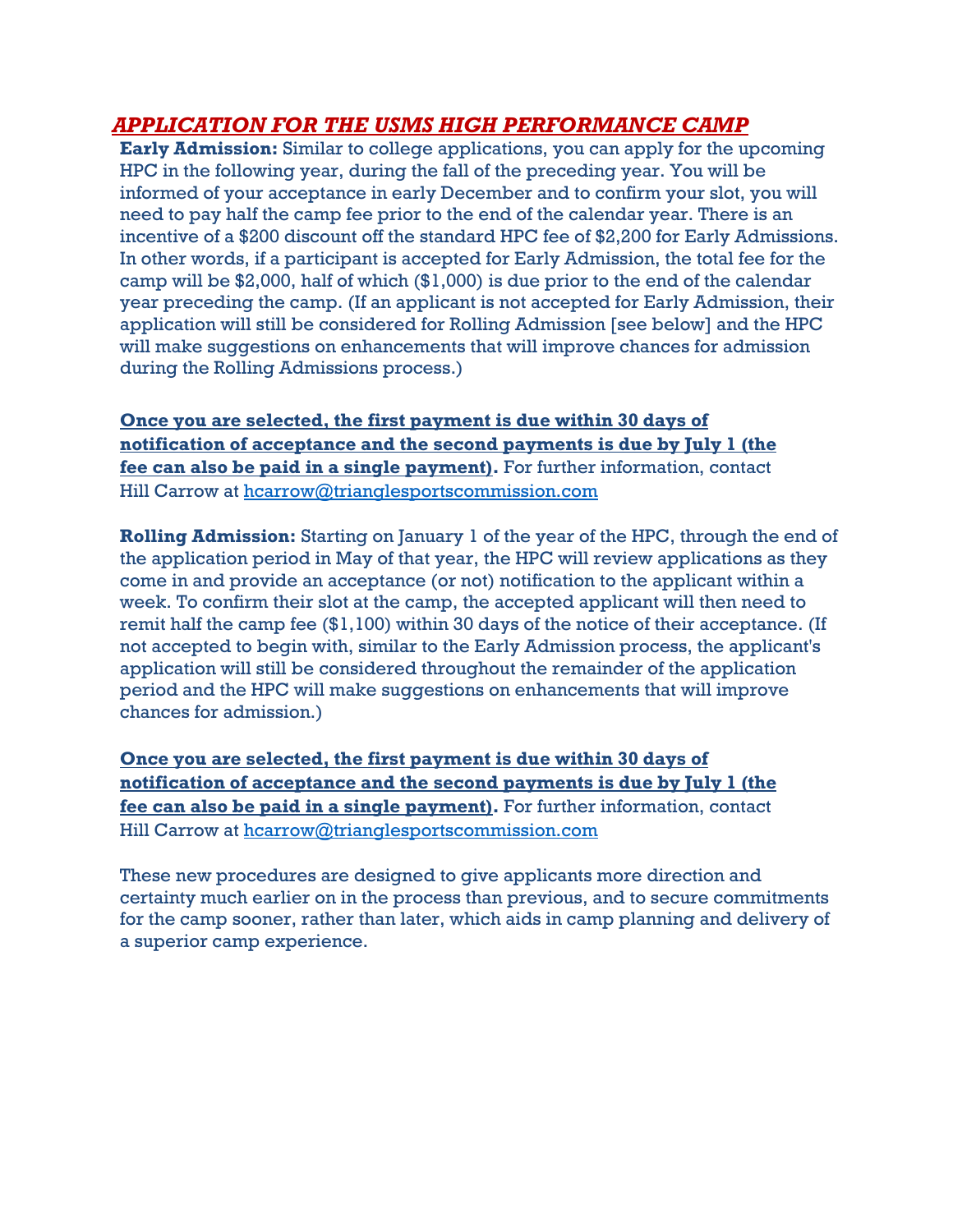Please answer the following questions and return by mail or fax to Hill Carrow at the address below:

Hill Carrow Triangle Sports Commission 401 Harrison Oaks Boulevard, Suite 215 Cary, NC 27513 919-678-1655 fax hcarrow@trianglesportscommission.com

Campers will arrive on Saturday by mid-day and depart on Thursday morning. Applications are accepted throughout the year and early applications are encouraged. Priority is given by date received. Final deadline for applications (i.e. postmarked or faxed) is **FRIDAY, May 18th .** You will be notified of your acceptance within a week**.** 

The primary criteria for selection include: a balance of men and women, previous swimming achievements, swimming background, and workout/training schedule. Due to the limited number of participants (maximum of 20) and the strong interest in participation, your application will be rolled over for the next camp if you are not selected unless you indicate otherwise.

Type your answers to the following questions and return by mail, fax, or email. (You may use your own format if desired. Keep a copy for your records.)

| 1. NAME                          |  |  |  |                                      |                                                                                       |  |  |  |
|----------------------------------|--|--|--|--------------------------------------|---------------------------------------------------------------------------------------|--|--|--|
| 2. GENDER                        |  |  |  |                                      |                                                                                       |  |  |  |
| 3. ADDRESS                       |  |  |  |                                      |                                                                                       |  |  |  |
| $4.$ E-MAIL                      |  |  |  |                                      |                                                                                       |  |  |  |
| 5. PHONE                         |  |  |  | (Work) _____________________________ | $\begin{tabular}{c} (Cell) \hspace{2.5cm} (Home) \hspace{2.5cm} (11.0) \end{tabular}$ |  |  |  |
| 6. AGE                           |  |  |  |                                      |                                                                                       |  |  |  |
| 7. DATE OF BIRTH<br>(MM/DD/YYYY) |  |  |  |                                      |                                                                                       |  |  |  |
| 8. OCCUPATION                    |  |  |  |                                      |                                                                                       |  |  |  |
| 9. CURRENT USMS #                |  |  |  |                                      |                                                                                       |  |  |  |